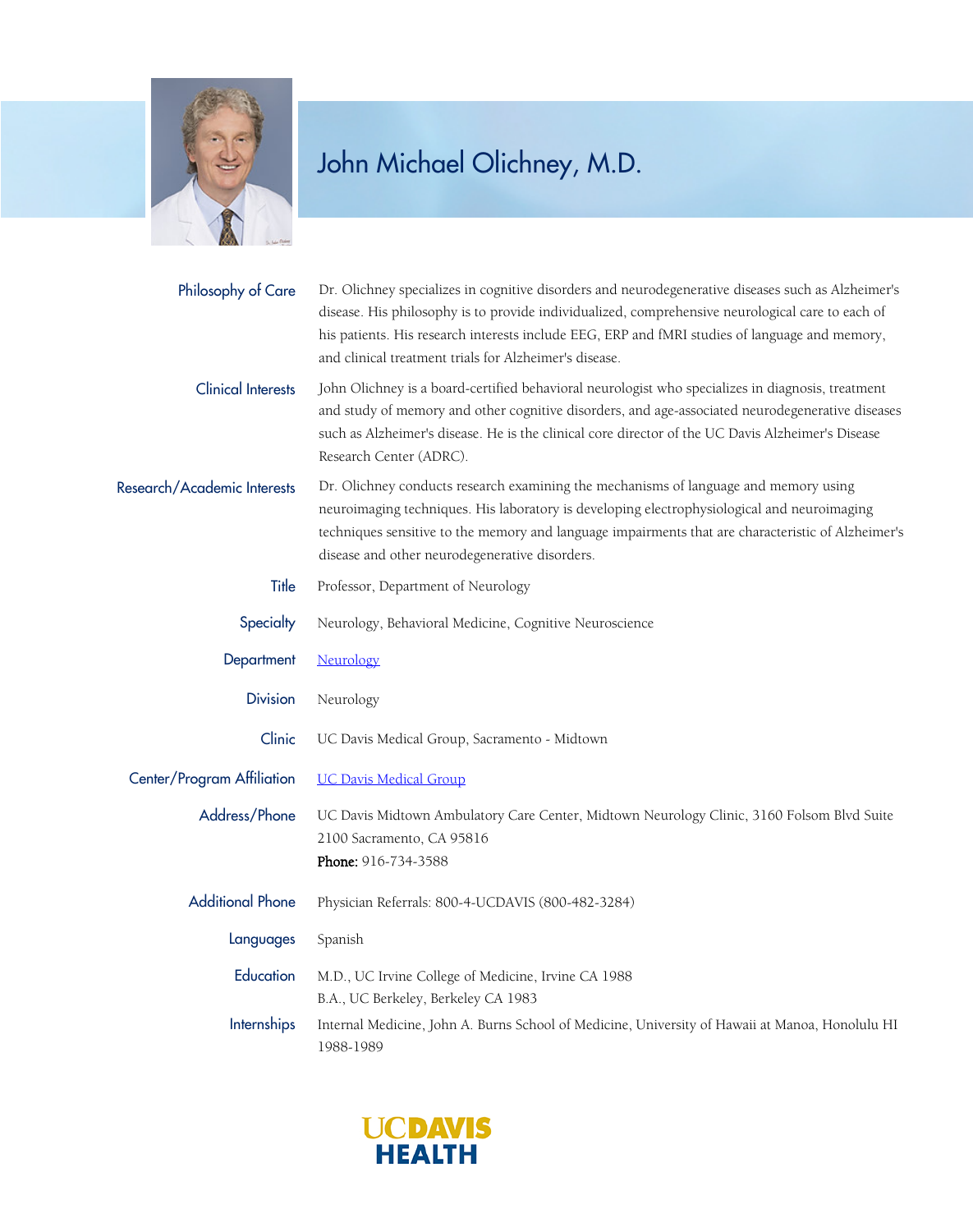

| Residency                         | Neurology, UC San Diego Medical Center, San Diego CA 1989-1992                                                                                                                      |
|-----------------------------------|-------------------------------------------------------------------------------------------------------------------------------------------------------------------------------------|
| Fellowships                       | Geriatric Neurology, San Diego Veterans Affairs, San Diego CA 1992-1994                                                                                                             |
|                                   | Neuroscience, San Diego Veterans Affairs, San Dieto CA 1994-1995                                                                                                                    |
| <b>Board Certifications</b>       | American Board of Psychiatry and Neurology - Neurology                                                                                                                              |
|                                   | United Council for Neurologic Subspecialties - Behavioral Neurology                                                                                                                 |
| <b>Professional Memberships</b>   | American Academy of Neurology                                                                                                                                                       |
|                                   | Center for Mind & Brain (Faculty Group)                                                                                                                                             |
|                                   | Society for Neuroscience                                                                                                                                                            |
|                                   | UC Davis Neuroscience Graduate Group                                                                                                                                                |
|                                   | UC Davis Psychology Graduate Group                                                                                                                                                  |
| <b>Honors and Awards</b>          | NARSAD Young Investigator Award, 1997-1999, 2000, 2001, 2002, 2003                                                                                                                  |
|                                   | NIH Physician Scientist Award (National Institute on Aging), 1995, 1996, 1997, 1998, 1999,                                                                                          |
|                                   | 2000, 2001                                                                                                                                                                          |
|                                   | Honors in Neurology Research, 1987                                                                                                                                                  |
|                                   | Honors in Clinical Neurology Clerkship, 1987                                                                                                                                        |
|                                   | Letter of Commendation for Outstanding Performance in Neuroanatomy, 1984                                                                                                            |
| <b>Select Recent Publications</b> | Li W, Kutas M, Gray JA, Hagerman RH, Olichney JM. The Role of Glutamate in Language and<br>Language Disorders - Evidence from ERP and Pharmacologic Studies. Neurosci Biobehav Rev. |
|                                   | 2020 Oct 9;119:217-241. doi:10.1016/j.neubiorev.2020.09.023. Epub ahead of print. PMID:<br>33039453.                                                                                |
|                                   | Mazaheri A, Segaert K, Olichney J, Yang JC, Niu YQ, Shapiro K, Bowman H. EEG oscillations                                                                                           |
|                                   | during word processing predict MCI conversion to Alzheimer's disease. Neuroimage: Clinical.<br>2017 Oct 9;17:188-197. doi:10.1016/j.nicl.2017.10.009. PMID:29159036.                |
|                                   | Miller JW, Harvey DJ, Beckett LA, Green R, Farias ST, Reed BR, Olichney JM, Mungas DM, DeCarli                                                                                      |

C. Vitamin D Status and Rates of Cognitive Decline in a Multiethnic Cohort of Older Adults. JAMA Neurol. 2015 Nov;72(11):1295-303. doi:10.1001/jamaneurol.2015.2115. PMID:26366714.

Yang JC, Niu YQ, Simon C, Chen L, Seritan A, Schneider A, Torabi Moghaddam S, Hagerman PJ,

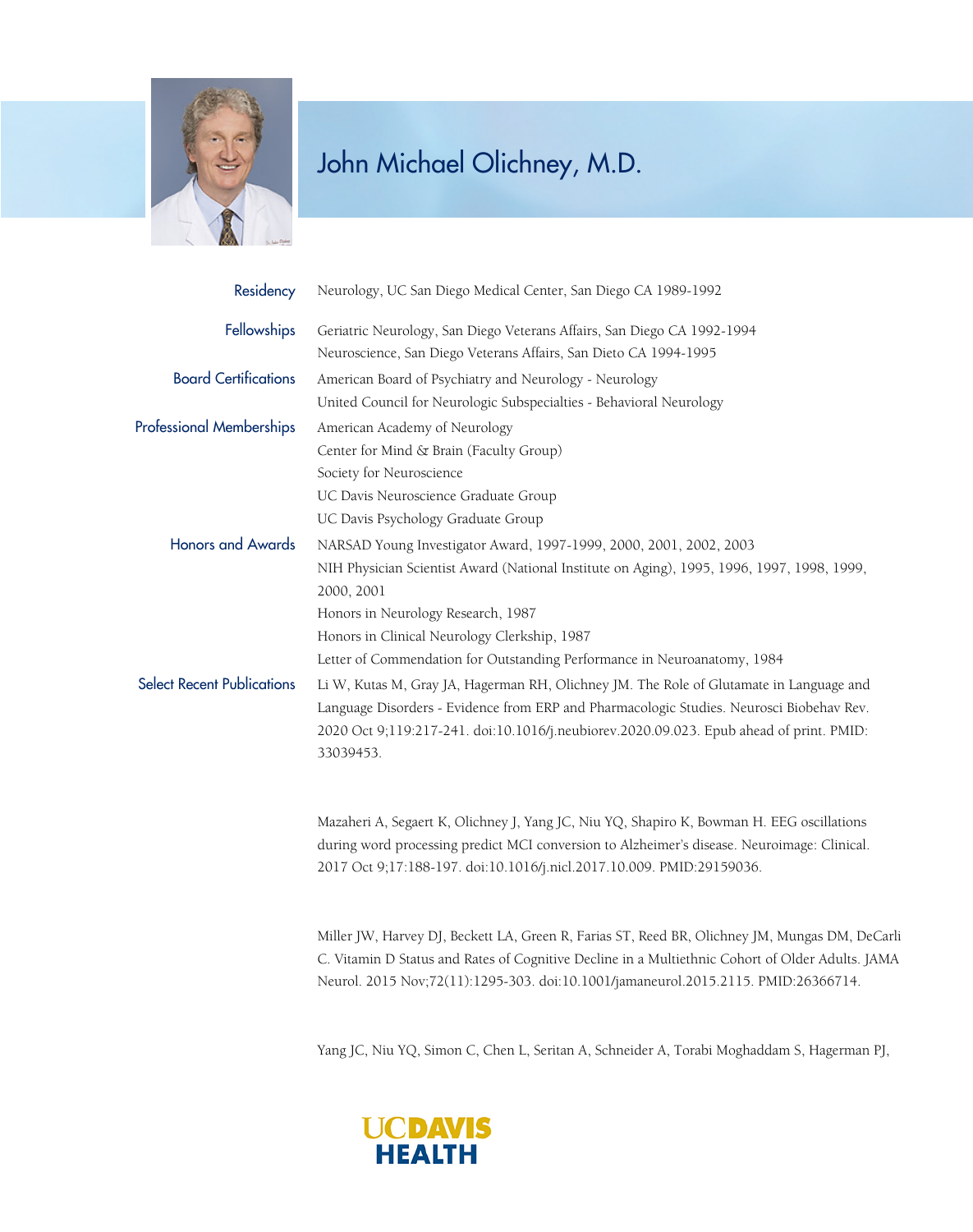

Hagerman RJ, Olichney JM. Memantine Effects on Verbal Memory in FXTAS: a Double-blind Brain Potential Study. Neuropsychopharmacology. 2014 Nov;39(12):2760-8. doi:10.1038/npp. 2014.122. Epub 2014 May 29. PMID:24871547.

Zhang L, Sukharev D, Schneider A, Olichney JM, Seritan A, Hagerman RJ. Case report: Dystonia in a fragile X carrier. Mov Disord. 2014 Jun;29(7):E4-5. doi:10.1002/mds.23600. Epub 2011 Apr 5. PMID:21469199.

Yang JC, Chan SH, Khan S, Schneider A, Nanakul R, Teichholtz S, Niu YQ, Seritan A, Tassone F, Grigsby J, Hagerman PJ, Hagerman RJ, Olichney JM. Neural substrates of executive dysfunction in fragile X-associated tremor/ataxia syndrome (FXTAS): a brain potential study. Cereb Cortex. 2013 Nov;23(11):2657-66. doi:10.1093/cercor/bhs251. Epub 2012 Aug 23. PMID:22918986.

Farias ST, Mungas D, Reed B, Carmichael O, Beckett L, Harvey D, Olichney J, Simmons A, Decarli C. Maximal brain size remains an important predictor of cognition in old age, independent of current brain pathology. Neurobiol Aging. 2012 Aug;33(8):1758-68. doi:10.1016/j.neurobiolaging. 2011.03.017. Epub 2011 May 4. PMID:21531482.

Yang J-C, Taylor JR, Chan S, Salmon DP, Iragui-Madoz V, Kutas M, Olichney JM. fMRI Congruous Word Repetition Effects Show Loss of Hemispheric Encoding/Retrieval Asymmetry in MCI. Presented at the 18th Annual Human Brain Mapping (OHBM), Bejing China. 2012 June. (abstract; ePub: https://ww4.aievolution.com/hbm1201/index.cfm?do=abs.viewAbsabs=5892).

Zhang L, Pak J, Ortigas M, Olichney JM, Wheelock V, Frysinger R, Harrison M, Cornman E, Hagerman R. Case report: Deep brain stimulation of Vim improves FXTAS tremor and ataxia. Neurology. 2011;76:(suppl 4):A399. (abstract).

Kaur B, Harvey D, DeCarli C, Sabbagh M, Olichney JM. Measurable Parkinsonism in Clinically Diagnosed Alzheimer's Disease: Associated with Mixed Neuropathologies. Neurology. 2011;76: